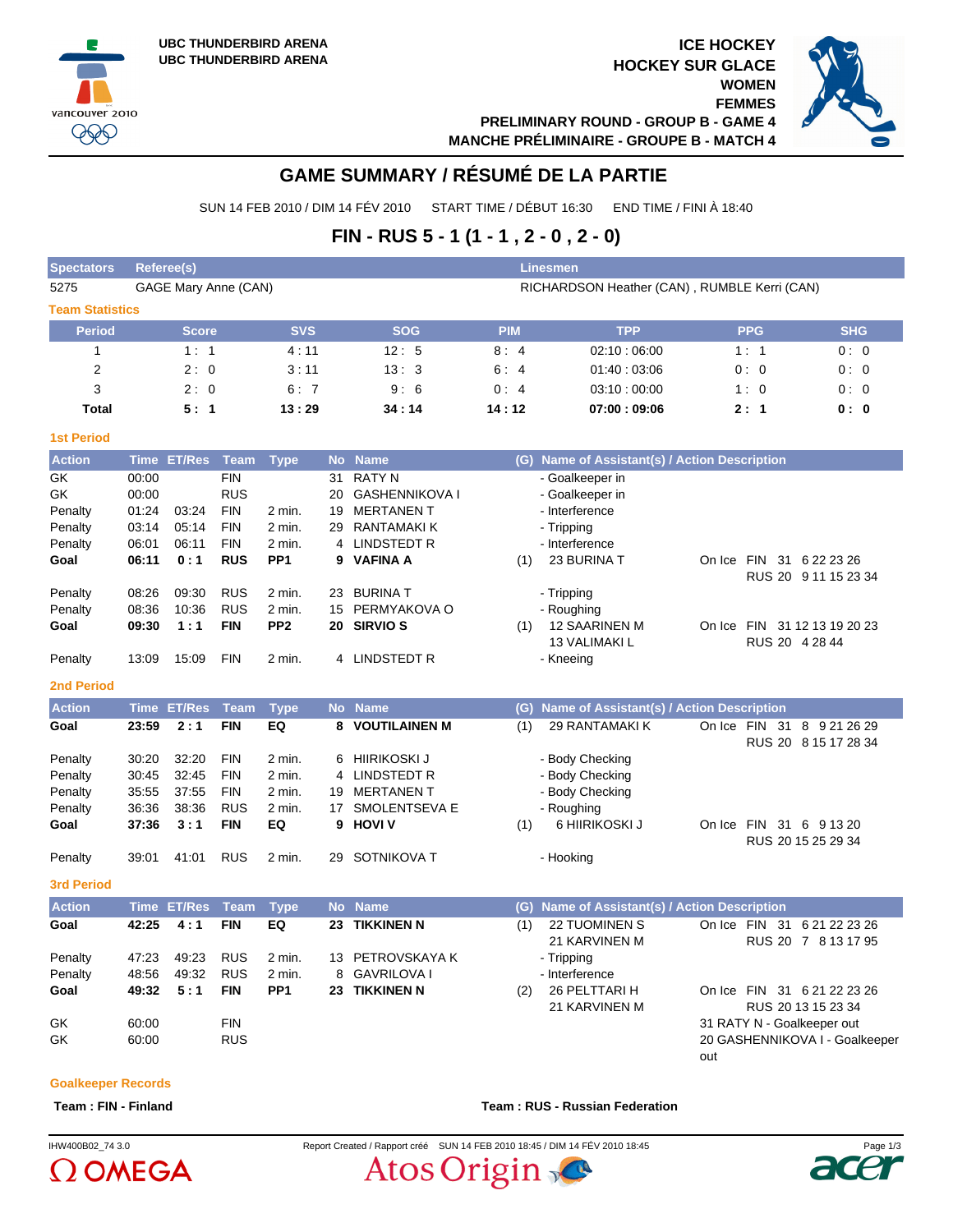**UBC THUNDERBIRD ARENA UBC THUNDERBIRD ARENA**



### **ICE HOCKEY HOCKEY SUR GLACE**

**WOMEN FEMMES**



## **PRELIMINARY ROUND - GROUP B - GAME 4 MANCHE PRÉLIMINAIRE - GROUPE B - MATCH 4**

| No Name           | <b>SOG</b> | SVS | <b>MIP</b> | No Name                  | <b>SOG</b> | <b>SVS</b> | <b>MIP</b> |
|-------------------|------------|-----|------------|--------------------------|------------|------------|------------|
| 31 RATY Noora     | 14         | 13  | 60:00      | 20 GASHENNIKOVA Irina    | 34         | 29         | 60:00      |
| KUISMA Mira (EG)  |            |     |            | 1 PRUGOVA Anna           |            |            |            |
| 30 VANHATALO Anna |            |     |            | 30 ONOLBAEVA Mariya (EG) |            |            |            |

#### **Game Statistics**

|                 | Team: FIN (white)          |                |              |                |             |                |                |                      |                        |      |                |      |                         |            |            |
|-----------------|----------------------------|----------------|--------------|----------------|-------------|----------------|----------------|----------------------|------------------------|------|----------------|------|-------------------------|------------|------------|
|                 |                            |                |              |                |             |                |                | <b>Shots on Goal</b> |                        |      |                |      | Time on Ice             |            |            |
| No Pos Name     |                            | G              | <b>A PIM</b> |                |             | $\overline{2}$ |                | 3 OT TS              | $+/-$                  | 1    | $\overline{2}$ | 3    | <b>OT</b><br><b>TOT</b> | <b>SHF</b> | <b>AVG</b> |
| 6 D             | HIIRIKOSKI Jenni +A        | $\mathbf 0$    | 1            | $\overline{2}$ | 0           | 0              | $\Omega$       |                      | $+2$<br>0              | 8:49 | 8:28           | 6:01 | 23:18                   | 34         | 0:41       |
| 21 F            | <b>KARVINEN Michelle</b>   | 0              | 2            | $\mathbf 0$    | 1           | 2              | 2              |                      | 5<br>$+2$              | 6:56 | 7:50           | 5:14 | 20:00                   | 31         | 0:38       |
| 22 F            | TUOMINEN Saara +A          | 0              | 1            | 0              | 1           | 0              | 1              |                      | $\overline{2}$<br>$+1$ | 7:19 | 8:59           | 5:56 | 22:14                   | 35         | 0:38       |
| 23 F            | <b>TIKKINEN Nina</b>       | $\overline{2}$ | 0            | 0              | 1           | 3              | 2              |                      | 6<br>$+1$              | 5:53 | 7:17           | 5:34 | 18:44                   | 33         | 0:34       |
| 26 D            | PELTTARI Heidi             | 0              | 1            | 0              | $\mathbf 0$ | $\overline{2}$ | $\overline{2}$ |                      | $+2$<br>4              | 7:26 | 9:23           | 6:41 | 23:30                   | 31         | 0:45       |
| 3 D             | LAAKSONEN Emma +C          | 0              | 0            | 0              | $\mathbf 0$ | 0              | $\Omega$       |                      | 0<br>0                 | 6:20 | 5:46           | 6:22 | 18:28                   | 32         | 0:34       |
| 4 D             | <b>LINDSTEDT Rosa</b>      | 0              | 0            | 6              | 1           | 0              | 0              |                      | 1<br>0                 | 4:56 | 5:26           | 0:55 | 11:17                   | 21         | 0:32       |
| 8 F             | <b>VOUTILAINEN Marjo</b>   | 1              | 0            | 0              | 1           | 1              | 0              |                      | $\overline{2}$<br>$+1$ | 5:49 | 5:32           | 6:53 | 18:14                   | 30         | 0:36       |
| 27 F            | <b>HELIN Anne</b>          | 0              | 0            | 0              | 0           | 0              | $\Omega$       |                      | 0<br>$\Omega$          | 5:17 | 4:22           | 6:26 | 16:05                   | 25         | 0:38       |
| 29 F            | <b>RANTAMAKI Karoliina</b> | 0              | 1            | 2              | 0           | 0              | 0              |                      | 0<br>$+1$              | 6:32 | 6:07           | 7:21 | 20:00                   | 33         | 0:36       |
| 9 F             | <b>HOVI Venla</b>          | 1              | 0            | 0              | 0           | 1              | 1              |                      | $\overline{2}$<br>$+2$ | 4:33 | 5:08           | 6:32 | 16:13                   | 29         | 0:33       |
| 12F             | <b>SAARINEN Mari</b>       | 0              | 1            | 0              | 0           | 1              | 1              |                      | 2<br>0                 | 4:47 | 3:52           | 6:43 | 15:22                   | 25         | 0:36       |
| 13F             | <b>VALIMAKI Linda</b>      | 0              | 1            | 0              | 4           | 2              | $\Omega$       |                      | 6<br>$+1$              | 5:47 | 5:35           | 7:37 | 18:59                   | 31         | 0:36       |
| 19 <sub>D</sub> | <b>MERTANEN Terhi</b>      | 0              | 0            | 4              | 0           | 0              | 0              |                      | 0<br>0                 | 6:10 | 4:20           | 6:12 | 16:42                   | 28         | 0:35       |
| 20 D            | SIRVIO Saija               | 1              | 0            | $\mathbf 0$    | 3           | 1              | $\Omega$       |                      | 4<br>$+1$              | 5:57 | 4:59           | 6:23 | 17:19                   | 29         | 0:35       |
| 5 D             | POSA Marija                | 0              | 0            | 0              | 0           | 0              | 0              |                      | 0<br>0                 | 0:00 | 0:00           | 6:16 | 6:16                    | 8          | 0:47       |
| 11F             | RAJAHUHTA Annina           | 0              | 0            | 0              | 0           | 0              | 0              |                      | 0<br>0                 | 0:00 | 0:00           | 0:00 | 0:00                    | 0          | 0:00       |
| 15F             | <b>TUOMINEN Minnamari</b>  | 0              | 0            | 0              | 0           | 0              | 0              |                      | 0<br>0                 | 0:00 | 0:00           | 0:00 | 0:00                    | 0          | 0:00       |
| 1 GK            | <b>KUISMA Mira</b>         | 0              | 0            | 0              | 0           | 0              | $\Omega$       |                      | 0                      |      |                |      |                         |            |            |
| 30 GK           | <b>VANHATALO Anna</b>      | 0              | 0            | 0              | 0           | 0              | $\Omega$       |                      | $\mathbf 0$            |      |                |      |                         |            |            |
| 31 GK           | <b>RATY Noora</b>          | 0              | 0            | 0              | 0           | 0              | 0              |                      | $\mathbf 0$            |      |                |      |                         |            |            |
| Total           |                            | 5              | 8            | 14             | 12          | 13             | 9              | 34                   |                        |      |                |      |                         |            |            |

#### **Head Coach :** HAMALAINEN Pekka

**Team : RUS (red)**

|                 |                            |          |             |          |          |                | <b>Shots on Goal</b> |              |          |      |                |      | Time on Ice |       |         |      |
|-----------------|----------------------------|----------|-------------|----------|----------|----------------|----------------------|--------------|----------|------|----------------|------|-------------|-------|---------|------|
| No Pos Name     |                            | G        | <b>APIM</b> |          |          | $\overline{2}$ | 3                    | OT TS $+/-$  |          |      | $\overline{2}$ | 3    | <b>OT</b>   | TOT   | SHF AVG |      |
| 9F              | <b>VAFINA Aleksandra</b>   |          | $\Omega$    | 0        |          | $\Omega$       | $\Omega$             | 1            | 0        | 7:00 | 5:58           | 3:39 |             | 16:37 | 26      | 0:38 |
| 11 F            | <b>SERGINA Marina</b>      | $\Omega$ | $\Omega$    | 0        | $\Omega$ | $\Omega$       | $\Omega$             | 0            | 0        | 8:09 | 6:56           | 5:57 |             | 21:02 | 31      | 0:40 |
| 15 <sub>D</sub> | PERMYAKOVA Olga +A         | $\Omega$ | 0           | 2        | $\Omega$ | 1              | $\Omega$             | 1.           | $-2$     | 8:29 | 6:03           | 7:30 |             | 22:02 | 27      | 0:48 |
| 23 F            | <b>BURINA Tatiana</b>      | $\Omega$ |             | 2        |          | $\Omega$       | 2                    | 3            | 0        | 5.49 | 6:38           | 4:58 |             | 17:25 | 27      | 0:38 |
| 34 D            | <b>TKACHEVA Svetlana</b>   | $\Omega$ | $\Omega$    | 0        | $\Omega$ | $\overline{2}$ | $\overline{0}$       | $\mathbf{2}$ | $-2$     | 7:43 | 5:45           | 6:00 |             | 19:28 | 29      | 0:40 |
| 4 D             | <b>KHOMICH Alena</b>       | $\Omega$ | $\Omega$    | 0        | $\Omega$ | $\Omega$       | $\Omega$             | 0            | $\Omega$ | 7:30 | 6:00           | 4:58 |             | 18:28 | 24      | 0:46 |
| 8 F             | GAVRILOVA Iya +A           | $\Omega$ | $\Omega$    | 2        | $\Omega$ | 0              | 3                    | 3            | $-2$     | 7:12 | 6:56           | 7:26 |             | 21:34 | 27      | 0:47 |
| 17F             | SMOLENTSEVA Ekaterina +C   | $\Omega$ | $\Omega$    | 2        | $\Omega$ | 0              | $\Omega$             | 0            | $-2$     | 7:49 | 8:09           | 6:55 |             | 22:53 | 27      | 0:50 |
| 28 F            | <b>TERENTEVA Svetlana</b>  | $\Omega$ | $\Omega$    | 0        |          | 0              | $\Omega$             | 1            | $-1$     | 6:08 | 7:13           | 5:56 |             | 19:17 | 28      | 0:41 |
| 44 D            | <b>KAPUSTINA Alexandra</b> | $\Omega$ | $\Omega$    | $\Omega$ |          | 0              | $\Omega$             | 1            | $\Omega$ | 7:37 | 6:24           | 6:18 |             | 20:19 | 25      | 0:48 |
| 7 F             | SOSINA Olga                | $\Omega$ | $\Omega$    | $\Omega$ | $\Omega$ | $\Omega$       | $\Omega$             | 0            | -1       | 5:14 | 5:08           | 7:33 |             | 17:55 | 25      | 0.43 |
| 13 D            | PETROVSKAYA Kristina       | $\Omega$ | 0           | 2        | $\Omega$ | 0              | 0                    | 0            | -1       | 5:33 | 7:36           | 8:00 |             | 21:09 | 26      | 0:48 |



Atos Origin